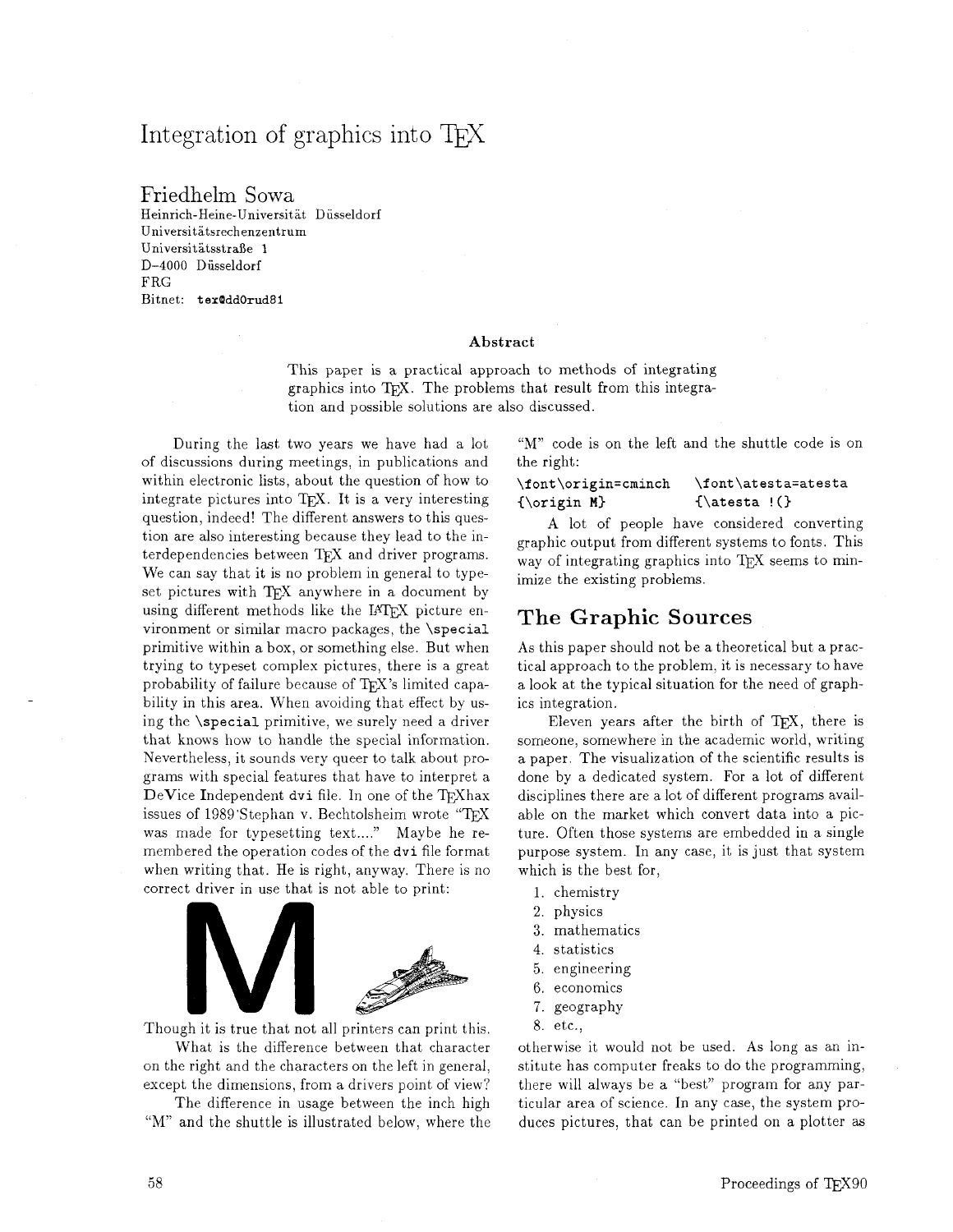well as on a laser printer or a matrix printer. Some systems use a device independent metafile, others produce vector graphics, or even raster graphics immediately.

In the decade of micros, the importance of raster graphics (compressed or uncompressed) grew by the use of scanners, cameras, screen dumps and paint programs. The difficulties of making pictures was decrease at the same time. Even the digitization of "real pictures," like photographies, became possible.

Now back to the lonesome scientist who is using TFX to write his paper and trying to describe what is to be seen on the output of a graphic system. Usually there is someone who asks the question, "Hi, I'm using T<sub>F</sub>X for my paper and I want to include some pictures. How does it work?'

The individual situation It works, but how is not important here. Only the dimensions of the picture in the final print are important. Either the user wants to print it on his own 300 dots per inch (dpi) laser printer or on the publisher's 1200 dpi typesetter. That is the most important item for the layout of the document. The picture will be included into the document for a certain print device by telling TFX the picture's  $t$ fm information. Although the files around TFX are device independent the picture in it's original form is not device independent with respect to the document's purpose. Of course, there is a formal device independency concerning the tfm files and the pk files or pixel files, but depending on the resolution, the picture should be printed in different sizes. Using a high resolution device the picture can be generated larger than for a low resolution device because there are more dots available for the same amount of space.



This picture was generated for a 300 dpi device. The same picture on the previous page was

generated for a Tektronix display and included for purposes of demonstration. The higher resolution allows for more detail. Expressing this thought in one sentence,

A complex graphic on a high resolution device requires less space than the same graphic on a low resolution device to see the details.

The user has to decide, depending on the resolution of the output device, what size the picture should be on the page. This is only true if the source of the picture is a vector oriented graphic. Bitmap graphics are fixed in size. Changes to an existing black/white bitmap by scaling will change the quality of the picture too, unless the run of the black bits are converted to vectors. In this case the circle is closed again.

The situation in general. The problem of integrating pictures into a document is heightened by facts, which are basically the same for every author. Those facts are:

- I. the kind of the graphic
	- (a) vector graphics
	- $(b)$  black/white bitmaps
	- (c) bitmaps with grey pixels
- 2. the resolution of the output device
- 3. the available driver program
- 4. the ability of TEX to typeset text
- 5. the motivation of the author

What the author needs is a link between his graphics and his text. There is no question that he himself has to do something to make the link. The simplest way is to start a program that converts the graphic file into a font for the author's output device by generating the tfm's and pk or pixel files and writes some TEX instructions to typeset the picture. So he only has to say something like \setpicxy somewhere in his text. That should be easy enough for everyone.

It was already mentioned that some vector oriented graphic systems generate metafiles like GKS, Phigs etc. Is it wrong to say that every system of that kind generates metafiles in any way when processing a picture? Certainly not. The aim of those systems is to draw some lines or curves on a sheet of paper. This is done by either external driver programs or special subroutines for specified devices. At this point, we find common instructions for printers and plotters. For those devices, a fixed instruction set is defined, exists for a long period of time and does not need any standardization committee.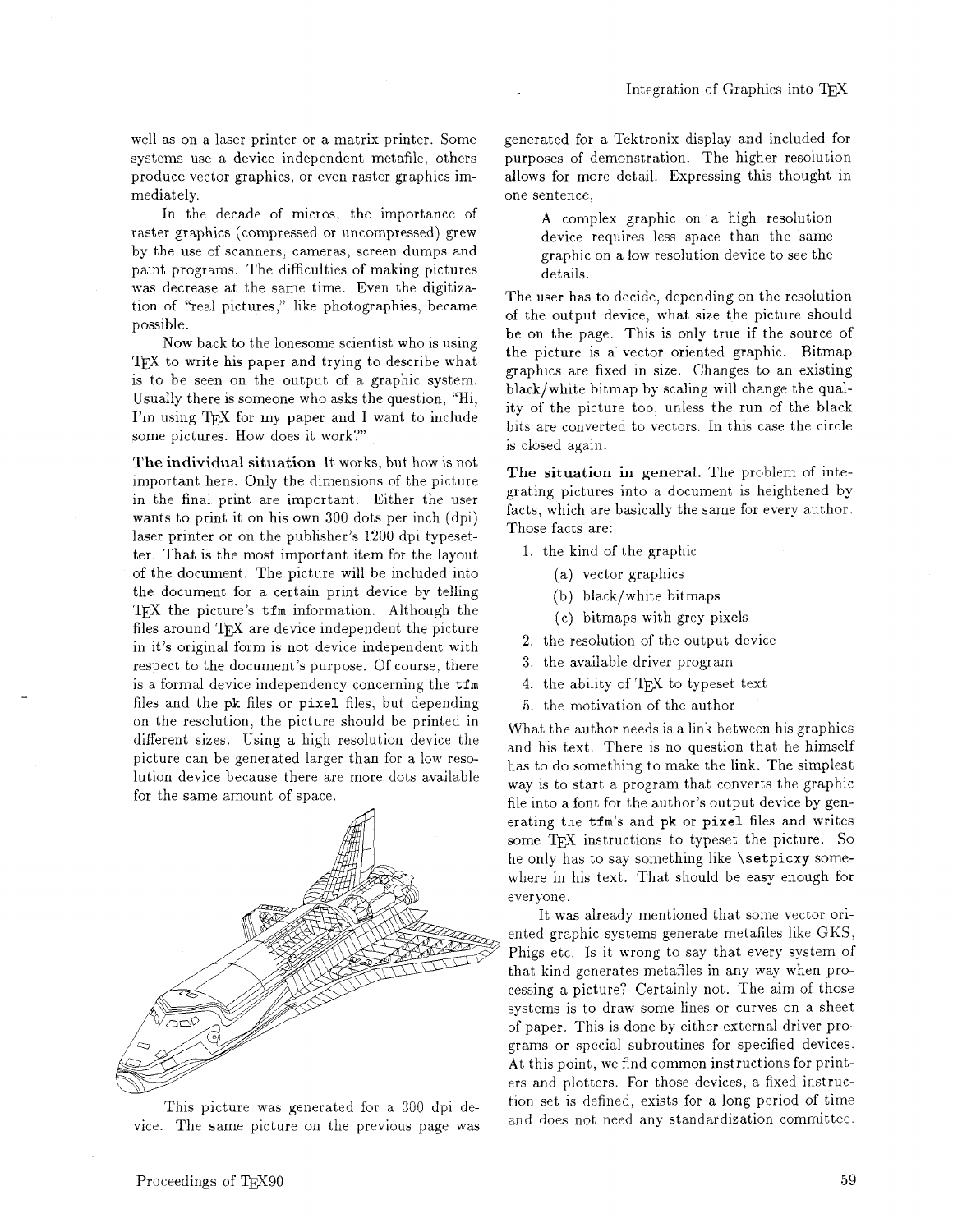It is a standard in an isolated area, acknowledged by a lot of driver programs or subroutines.

This is the relevant interface for a font generating program. The program should know the set of instructions of two or three manufacturers to solve the integration problems of about 80% or even 90% of the TEX users who make their pictures with such a graphics system.

There is a similar situation in the world of bitmaps. Many abbreviations like TIFF, PCX, IMG or CUT represent the package of more or less compressed bitmaps. **A** lot of conversion programs allow one to use the appropriate package for an interesting picture. Here it is probable the problem will be solved up to 99.99% of the time.

## The **Graphic** Fonts

When talking about fonts within the TFX community, everybody remembers METAFONT. The readers of *TUGboat* or the Exeter proceedings know, that there are some programs that use the sister of TEX to make fonts from graphic files. He should also know, that some approaches were made without METAFONT to generate graphic fonts. The main reason to avoid the usage of METAFONT is the ability of TFX to run on any machine without META-FONT. The user knows it, and he typically utilizes TFX, not METAFONT. He only wants one program to include the picture, not a complex system.

**Driver compatibility.** It was already mentioned that the typical user does not need device independence. He only needs the driver selected to print the final document. This sounds a little bit like a driver restriction. And indeed it is. A correct driver should follow the recommendations of the **dvi** driver standards committee. This is not a wish but a law. Especially on small systems there is a restriction concerning the size of font files. A limit of 64KB is to be found in a lot of programs. This is the smallest common denominator when generating graphic fonts.

It may be that there is a difference among drivers concerning the ability to print large characters. Here is the next guideline for generating fonts.

As a conclusion of those facts we can say: If a driver program is able to handle

1. the number of fonts TFX allows

2. fonts with characters not larger than 1 inch

**3.** fonts not exceeding the 64KB limit

then it is able to print documents that include graphics.

**The suitable program.** A practical approach to the problem of including graphics includes the development of a program too, especially for an employee of a computer center in a university. After gathering information about the structure of **tfm** files, **pixel**  files and **pk** files on the one hand and about TIFF and CUT format on the other hand, the foundation stone for BM2FONT was laid. It should be able to handle bitmap formats and simple bitmaps. The latter ones are generated by a special vector conversion program on a central computer system, where the vector approach was done for historical reasons.



Since a lot of students and scientists are working on personal computers BM2FONT was written for DOS. Here we find the origin of the other kinds of bitmaps. After long discussions with the WEB system and the Pascal compiler the program got a consolidated status. It produced a lot of **tfm** files and **pk**  files and files like:

\newbox\obstbox \newdimen\obstw \font\aobst=aobst \font\bobst=bobst \font\cobst=cobst \font\dobst=dobst \setbox\obstbox=\vbox{\hbox{%  $\aobst$   $\{\)+\}$ \obstw=\wd\obstbox \setbox\obstbox=\hbox{\vbox{\hsize=\obstw% \parskip=0pt\offinterlineskip\parindent0pt% \aobst !()+\vskip0pt% ,\bobst !()\vskip0pt% +,\cobst !(\vskip0pt%  $)+$ , dobst  $!\}$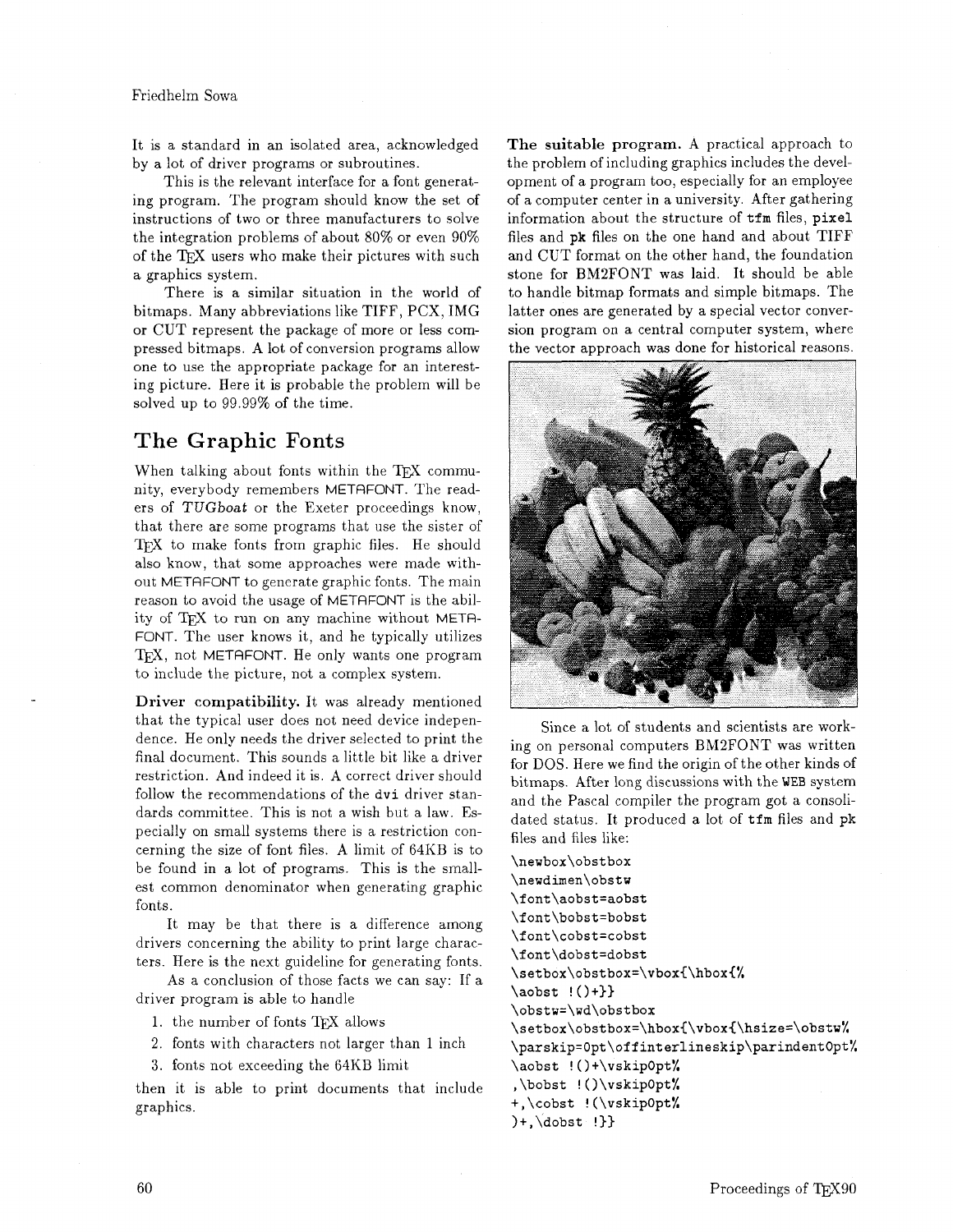### Integration of Graphics into

#### \def\setobst{\box\obstbox}

Using  $\infty$  obst to include the TEX nical description of the graphic into the TEX source file and \setobst to typeset the picture the job of integration is done.

Everything worked fine and there were no new problems concerning the available driver programs. Only the known errors appeared.

## **Halftone Graphics**

The conversion of black/white bitmaps to fonts is a rather boring job. Pixels  $p$  with values in the range  $0 \leq p \leq 255$  present additional fun before that conversion. In this case, a temporary bitmap must be generated, where the original pixels are represented by areas partially filled with black or white pixels, which are usually the only types of pixels available on common devices. In *TUGboat,* there have been interesting articles on this (Volume 8, number 2 and **3** by Don Knuth and Adrian F. Clark.) They used fixed patterns for defined devices within very special fonts. The conclusion of those articles was the need of a big TFX for small patterns. With that solution, the still life on the previous page would require 79,341 characters for the same size picture.

The other suggestion of Knuth was a better one. He proposed a picture specific font that includes the whole picture. By assigning larger areas to the characters of the font, he reduced the amount of characters in the input file. But there was no consideration of driver limitations and, as the father of METAFONT, he was not willing to reconsider this, as it was not a solution for any acceptable output device. Nevertheless it was the right idea to solve the problem.

Another aspect of the problem is the subjective behavior of the human eye, which tries to see a homogeneous picture, and not the single pixels. This can be achieved by representing different grey shades by black dots, which differ in size. This is not a new idea, but it is difficult to achieve good results in a general way for different devices with resolutions between 300 and 1200 dpi.

Generating grey patterns. To generate black dots, we take a  $n \times m$  square of pixels. For every possible grey shade, a new pixel in this square, close to the last blackened pixel, is turned from white to black. This is the principal way to generate black dots with different sizes. The grey values of the source file are to be scaled up or down to the available grey shades, and then the picture is composed with a well structured number of more or less black squares.



Usually the original file comes from a system that uses a scanner or a video camera. To get the details off a picture, it should be digitized with a high contrast. This means in practice that 256 grey values give better results than 16 grey values. Most systems follow this rule, but when scaling the usable grey shades down, depending on the square's size, it is necessary to distribute the rounding errors of the pixel to the neighboring pixels. Experience has shown that error distribution gives a smooth transition between areas of nearly same grey values.

The picture above was taken by a video camera system that uses 256 colors. It **was** converted by using a 4 x 4 square. The available 16 grey shades are reduced to 12 because the printer seems to overlap the pixels and produces solid black dots quite early. Beside that manipulation, a correction of the lines of patterns was necessary. As the pixels of the camera system are higher, rather than wider, the last line of the square was ignored. This is a good method to avoid long faces. The following example shows the result of error distribution. The changing of colors became smooth, but the contrast in the picture was reduced.

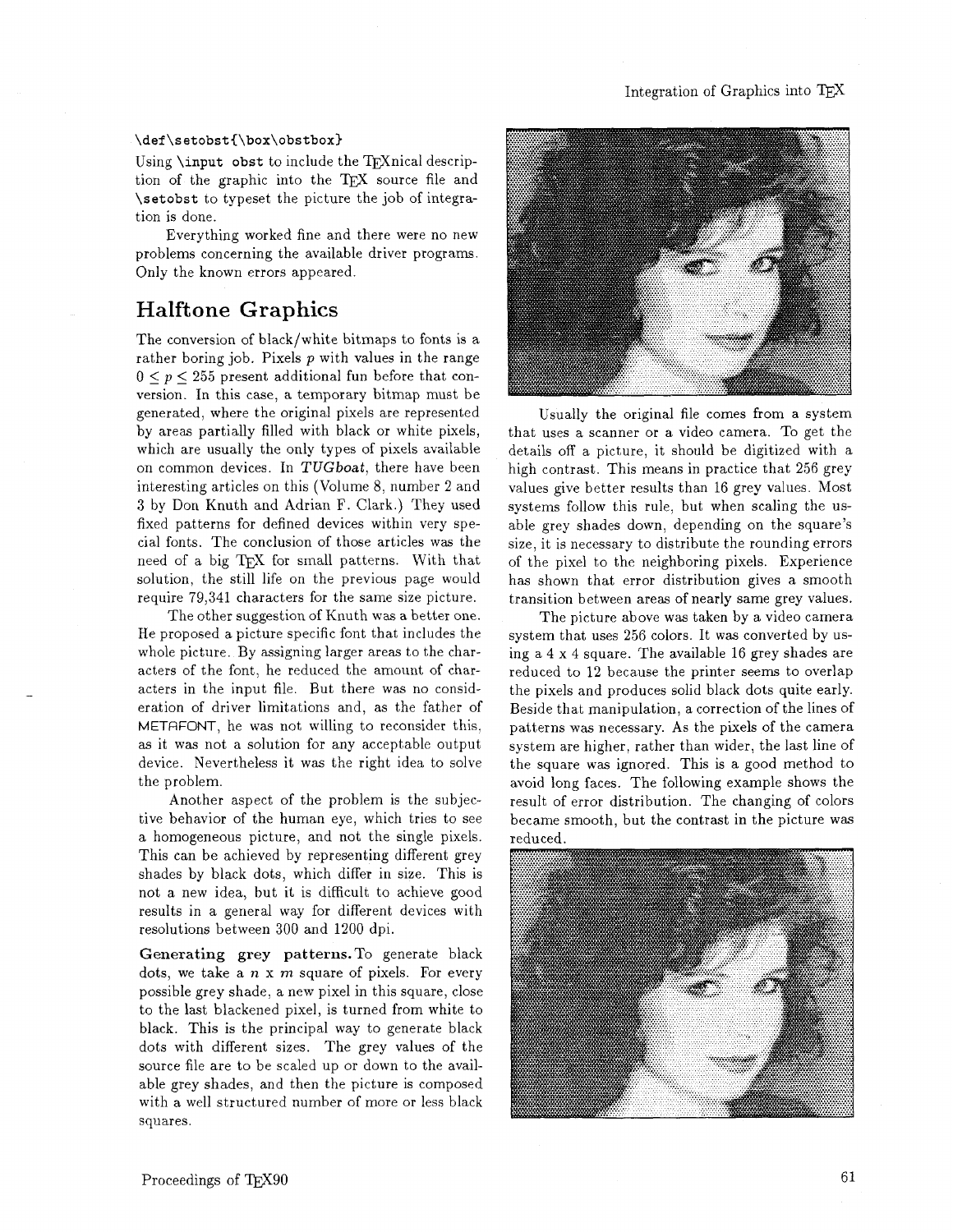Friedhelm Sowa

In this example, the distribution was done by the Floyd-Steinberg algorithm, that gives  $\frac{3}{8}$  of the error to the side and down and  $\frac{1}{4}$  diagonally down.

Simulating more patterns. The last two examples were made with this described method, but a little trick was added. Four pixels of the source file had to build one "grey dot" in the temporary bitmap. This gave the opportunity to use one dither matrix for any size of squares. We had to start in the top left corner of the matrix to find the position of the pixel in the  $n \times m$  square which had to become black.

|     | column |                |                                |   |             |   |    |
|-----|--------|----------------|--------------------------------|---|-------------|---|----|
| row |        | 2 <sup>1</sup> | 3                              | 4 | $5^{\circ}$ | 6 |    |
|     |        |                | 01 03 06 10 18 26              |   |             |   | 38 |
| 2   |        |                | $\overline{02 04 07 12 19 28}$ |   |             |   | 40 |
| 3   |        |                | 05 08 09 14 21 30              |   |             |   | 42 |
| 4   |        |                | 11 13 15 16 23 32              |   |             |   |    |
| 5   |        |                | 17 20 22 24 25 34              |   |             |   |    |
| 6   |        |                | 27 29 31 33 35 36              |   |             |   | 48 |
|     | 37     |                | 39 41 43 45 47                 |   |             |   |    |

This resulted in four different patterns for each grey value, because the black pixels of one "grey dot" should be close together. The position of pixel 1 in the first pattern is the upper left corner of the square, in the second pattern the lower right corner, in the third pattern the lower left corner and in the last pattern the upper right corner. So the original grey pixels can grow together considering the values of the neighbors.

|                         | pattern |                  |                  |                |  |  |
|-------------------------|---------|------------------|------------------|----------------|--|--|
| shade                   | $\,1\,$ | $\boldsymbol{2}$ | $\boldsymbol{3}$ | $\overline{4}$ |  |  |
| $\mathbf{1}$            |         |                  |                  |                |  |  |
| $\overline{2}$          |         |                  |                  |                |  |  |
| $\overline{\mathbf{3}}$ |         |                  |                  |                |  |  |
| $\overline{4}$          |         |                  |                  |                |  |  |
| 5                       |         |                  |                  |                |  |  |
| 6                       |         |                  |                  |                |  |  |

|           | pattern      |                  |   |                  |  |  |  |
|-----------|--------------|------------------|---|------------------|--|--|--|
| shade     | $\mathbf{1}$ | $\boldsymbol{2}$ | 3 | $\boldsymbol{4}$ |  |  |  |
|           |              | $\bullet$        |   |                  |  |  |  |
| <b>20</b> |              |                  |   |                  |  |  |  |
|           |              |                  |   |                  |  |  |  |
| <b>21</b> |              |                  |   |                  |  |  |  |
|           |              |                  |   |                  |  |  |  |
|           |              |                  |   |                  |  |  |  |
| 22        |              |                  |   |                  |  |  |  |
|           |              |                  |   |                  |  |  |  |
|           |              |                  |   |                  |  |  |  |
| ։         |              |                  |   |                  |  |  |  |
| 32        |              |                  |   |                  |  |  |  |
|           |              |                  |   |                  |  |  |  |
|           |              |                  |   |                  |  |  |  |
| 33        |              |                  |   |                  |  |  |  |
|           |              |                  |   |                  |  |  |  |
|           |              |                  |   |                  |  |  |  |
| 34        |              |                  |   |                  |  |  |  |
|           |              |                  |   |                  |  |  |  |
|           |              |                  |   |                  |  |  |  |
| 35        |              |                  |   |                  |  |  |  |
|           |              |                  |   |                  |  |  |  |
| 36        |              |                  |   |                  |  |  |  |
|           |              |                  |   |                  |  |  |  |
|           |              |                  |   |                  |  |  |  |

Still this method was not good enough. More grey shades were necessary to maintain the contrast in spite of error distribution. In fact, we did not have 16 grey shades available for one "grey dot" but four times as many. So, we multiplied the shades by 4 and changed pattern generation. Instead of making four patterns for one grey shade with the same number of black pixels, we produced four patterns for a certain grey value by decreasing the number of black pixels in every pattern by one. The result was much better than those of the older version.